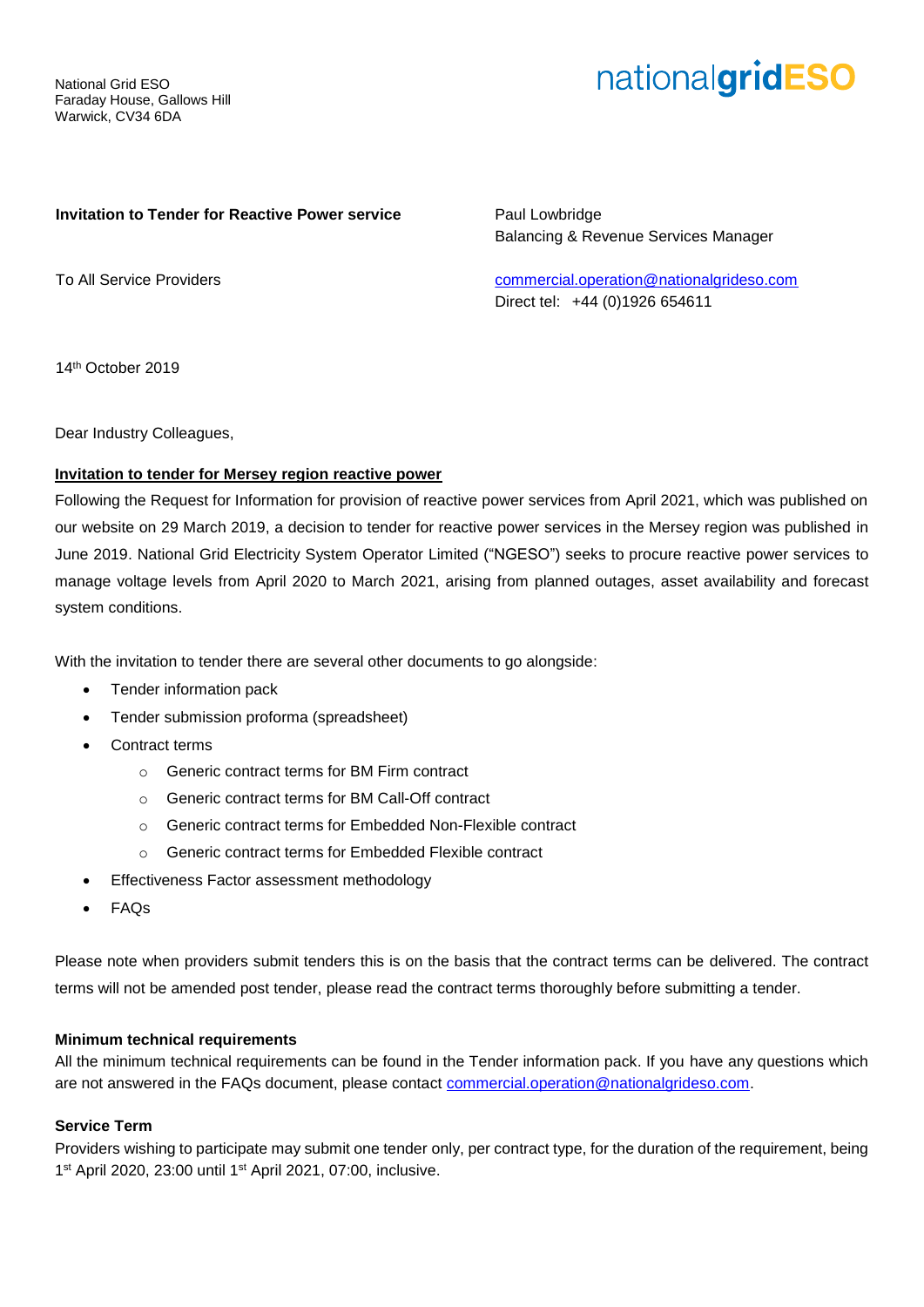#### **New Providers**

Successful embedded providers may need to apply for a modification to their connection agreement post-tender if they wish to operate outside of their current connection agreement.

#### **Contract Terms**

There are four contract options. These reflect the current contract structures we have in place for BM participants, restrictions applicable to accessing embedded participants, the ability to forecast long-term availability and the ability to deliver reactive power for the entire service period.

The contract terms are published on our website. Please read these thoroughly as they cannot be changed post-tender. When providers submit tenders, they do so on the basis that the contract terms can be delivered.

BM providers wishing to tender for contract type B, please refer to the contract cost formula in Appendix 4 of the contract terms. Providers may only submit tenders for one of the three fuel types, relevant to the asset fuel type.

#### **The following table provides an indication of which contracts providers are eligible for.**

|                                         | A - BM Firm                                                                             | <b>B</b> - BM Call-Off | C - Embedded Non-<br><b>Flexible</b>                                     | D - Embedded<br><b>Flexible</b> |
|-----------------------------------------|-----------------------------------------------------------------------------------------|------------------------|--------------------------------------------------------------------------|---------------------------------|
|                                         | Providers require an MSA for Reactive Power<br>capability and are signatory to the CUSC |                        | Providers must be connected at 132kV or<br>below                         |                                 |
| <b>Transmission</b><br>Connected        | Providers must be able to operate in Voltage<br>Control mode                            |                        | Cannot participate                                                       |                                 |
| <b>Distribution</b><br><b>Connected</b> | Cannot participate                                                                      |                        | Providers must be able to operate in Power<br><b>Factor Control mode</b> |                                 |

Service providers are requested to provide prices for the following service(s):

| <b>Service description:</b> | A. Voltage Only (BM Firm)                               |
|-----------------------------|---------------------------------------------------------|
| <b>Service Type:</b>        | Firm to run at SEL for the overnight period every night |
| <b>Service Term:</b>        | From: 01/04/2020 (23:00)<br>To: 01/04/2021 (07:00)      |
| <b>Service Period:</b>      | 23:00 to 07:00                                          |
| <b>Payment Rate:</b>        | $E/SP$ (16 SP per day)                                  |
| <b>Notice:</b>              | N/A                                                     |
| <b>Additional notes:</b>    |                                                         |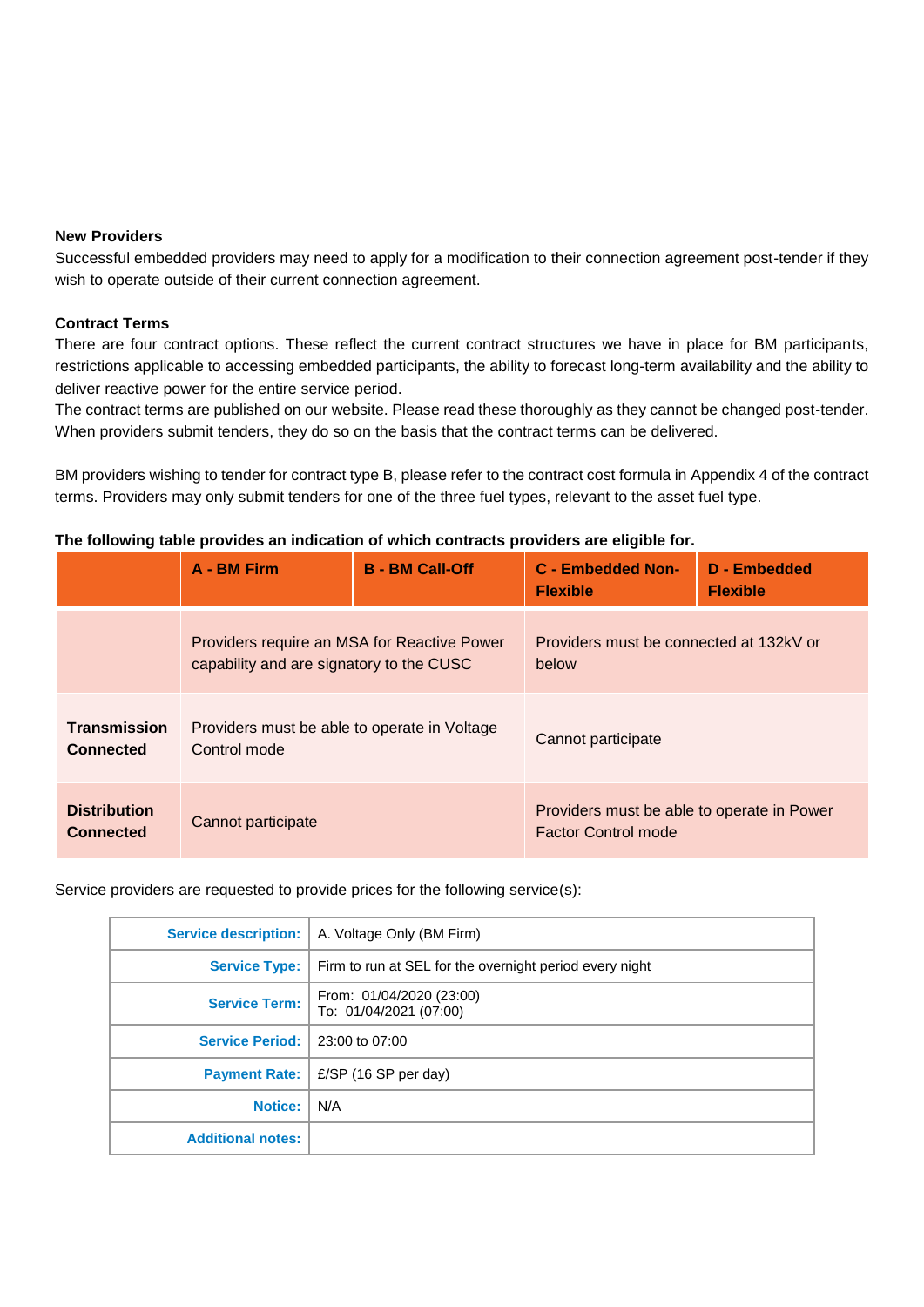| <b>Service description:</b> | B. Voltage Only (BM Call-Off)                                                                                                                                                                                                                                                                                                                                                                                 |  |
|-----------------------------|---------------------------------------------------------------------------------------------------------------------------------------------------------------------------------------------------------------------------------------------------------------------------------------------------------------------------------------------------------------------------------------------------------------|--|
| <b>Service Type:</b>        | Option price without availability component                                                                                                                                                                                                                                                                                                                                                                   |  |
| <b>Service Term:</b>        | From: 01/04/2020 (23:00) to 01/04/2021 (07:00)                                                                                                                                                                                                                                                                                                                                                                |  |
| <b>Service Period:</b>      | 23:00 to 07:00                                                                                                                                                                                                                                                                                                                                                                                                |  |
| <b>Payment Rate:</b>        | On days when NGESO enacts the option, NGESO payout to unit based on the<br>difference between the day ahead dark/spark spread and pre-agreed strike<br>price for the contracted period, as detailed in the contract terms appendix.                                                                                                                                                                           |  |
| <b>Notice:</b>              | As defined by provider or 10:00 within day (whichever is later) for 23:00 same<br>night                                                                                                                                                                                                                                                                                                                       |  |
| <b>Additional notes:</b>    | We require prices for the following options.<br>Option 1 - where at the time of the instruction, $PN < SEL$ in EFA block 6 and<br>FFA block 3.<br>Option 2 - where at the time of the instruction, $PN \geq$ SEL in EFA block 6 or<br>where at the time of the instruction $PN \geq$ SEL in EFA block 3.<br>Option 3 - where at the time of the instruction, $PN \geq$ SEL in EFA block 6 and<br>EFA block 3. |  |

| <b>Service description:</b> | C. Voltage Only (Embedded Non-Flexible)                                                                                                                                                                                                                        |  |
|-----------------------------|----------------------------------------------------------------------------------------------------------------------------------------------------------------------------------------------------------------------------------------------------------------|--|
| <b>Service Type:</b>        | Firm Availability                                                                                                                                                                                                                                              |  |
| <b>Service Term:</b>        | From: 01/04/2020 (23:00) to 01/04/2021 (07:00)                                                                                                                                                                                                                 |  |
| <b>Service Period:</b>      | 23:00 to 07:00                                                                                                                                                                                                                                                 |  |
| <b>Payment Rate:</b>        | NGESO will pay the availability rate for all settlement periods in a service<br>period when provider is available<br>On days when NGESO enacts the option, NGESO will pay for reactive power<br>utilisation during the service period at a rate equal to ORPS. |  |
| <b>Notice:</b>              | As defined by provider or 10:00 within day (whichever is later) for 23:00 same<br>night                                                                                                                                                                        |  |
| <b>Additional notes:</b>    | A single availability price is to be submitted, covering all power factor<br>possibilities between 0.5 and 0.95pf lead (absorption) in £/MVAr/SP                                                                                                               |  |

| <b>Service description:</b> | D. Voltage Only (Embedded Flexible)                                                                                                                                     |  |
|-----------------------------|-------------------------------------------------------------------------------------------------------------------------------------------------------------------------|--|
| <b>Service Type:</b>        | <b>Optional Availability</b>                                                                                                                                            |  |
| <b>Service Term:  </b>      | From: 01/04/2020 (23:00) to 01/04/2021 (07:00)                                                                                                                          |  |
| <b>Service Period:</b>      | 23:00 to 07:00                                                                                                                                                          |  |
| <b>Payment Rate:</b>        | NGESO will pay the activation rate for all settlement periods whilst under<br>instruction, based on the available MVAr volume, and a utilisation rate equal to<br>ORPS. |  |
| <b>Notice:</b>              | As defined by provider or 10:00 within day (whichever is later) for 23:00 same<br>night                                                                                 |  |
| <b>Additional notes:</b>    | A single activation price is to be submitted, covering all power factor<br>possibilities between 0.5 and 0.95pf lead (absorption) in £/MVAr/SP                          |  |